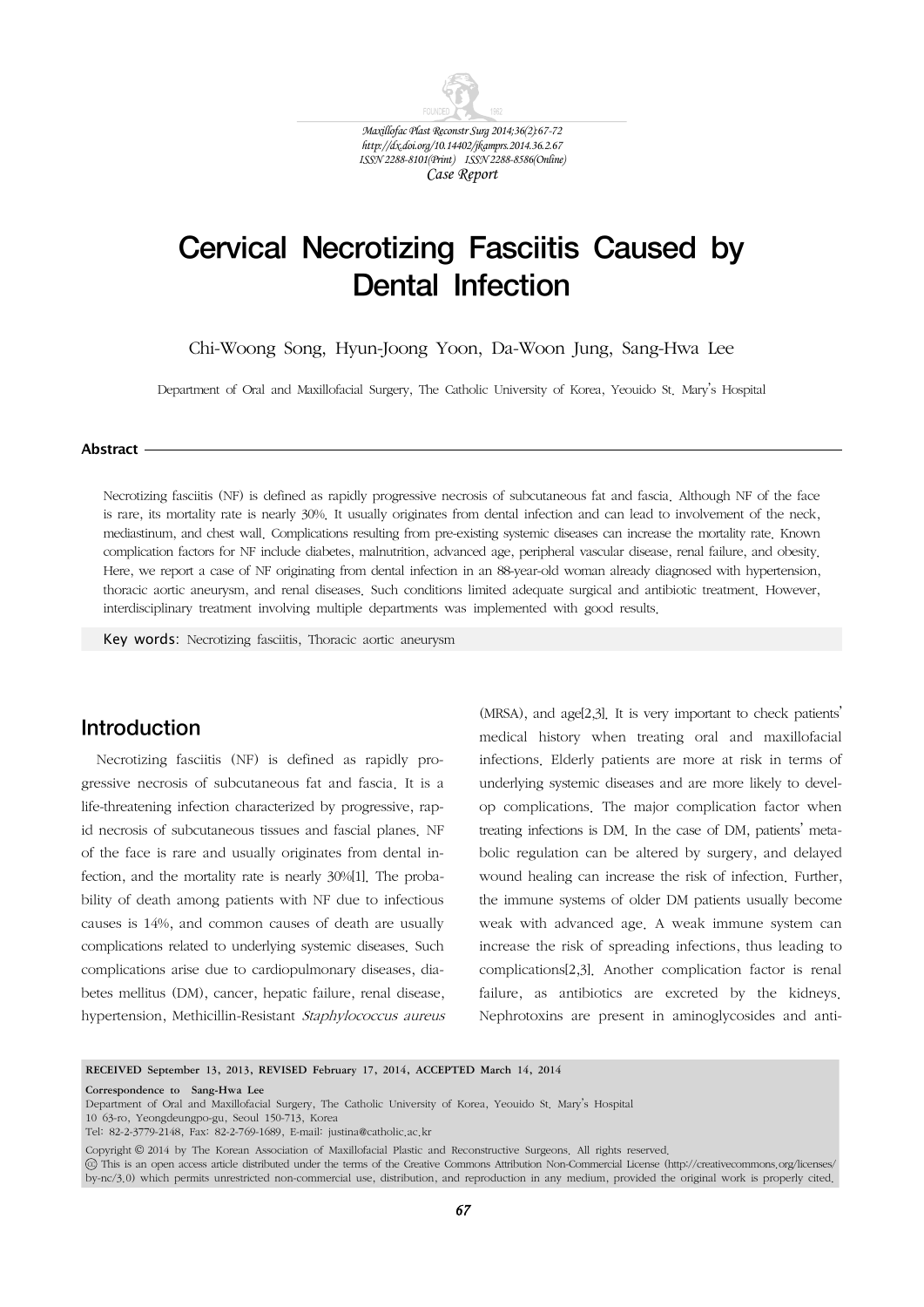biotics such as vancomycin. Therefore, the use of antibiotics in patients with renal failure is limited since it can cause complications such as acute kidney injury (AKI) or chronic kidney disease (CKD)[4]. Occurrence of NF in patients with thoracic aortic aneurysms is normally very rare but is quite common in elderly patients. Under stress, simple treatments can lead to a ruptured aortic aneurysm, resulting in patient death[5]. Aneurysm of the thoracic aorta causes local enlargement of the thoracic aorta, resulting in ruptures as the disease progresses. Enlargement of the aorta has been shown to be related to higher risk of rupture[6]. It is also known that intramural hematomas are caused by ruptures in the Vasa vasorum. These occur naturally in elderly patients or in patients with hypertension for the most part[7]. We successfully treated an 88-year-old female patient presenting with several underlying diseases, including aortic aneurysms, vascular wall hemorrhages, and hypertension, who had developed NF as well as myonecrosis on the left side of the face due to a dental infection. We successfully administered multidisciplinary treatments combining the departments of thoracic surgery, infection, and nephrology. We report this case along with a review of the literature.

### Case Report

An 88-year-old female patient presenting with swelling on the left side of the face for several months was referred to the Department of Oral and Maxillofacial Surgery, Yeouido St. Mary's Hospital. This patient had visited a local dental office but was not able to receive treatment due to the occurrence of systemic diseases. Swelling on the left side of the face had been present since March 30th, 2012. The patient had applied honey to the affected

**Fig. 1.** Dental panoramic view.

area as a folk remedy, but this only made symptoms more severe. Thus, the patient sought medical attention at the emergency room on April 4th, 2012. The medical history of this elderly patient included hypertension, aneurysm of the thoracic aorta, intramural hematoma, and renal failure.

#### 1. Diagnosis

The patient presented with edema and aches on the left side of the face and cervical region, along with complaints of dyspnea, dysphagia, and trismus. Oral examination showed multiple caries, periodontal disease, and gingival edema of the left mandible (Fig. 1). Complete blood cell counts, vital check-up, and computed tomography (CT) were carried out. Vital check showed a blood pressure (BP) of 108/54 mmHg, which was controlled since the patient had been taking antihypertension medication. Pulse was 78 times/min. Laboratory investigation revealed increased white blood cell counts, C-reactive protein, seg-neutrophils, urea nitrogen, and creatinine levels as well as decreased hemoglobin and lymphocyte levels (Table 1).

Neck CT (enhance) showed abscesses in the left buccal space along with air bubbles in left buccal region's fascial plane. Masseter and pterygoid muscles in the adjacent left masticator space also showed swelling and necrotizing myositis. Left buccal and masticator spaces contained diffuse fat infiltration and cellulitis, whereas the left submandibular gland showed swelling due to increased inflammation. Posterior neck area showed cellulitis, but the airway seemed clean (Fig. 2). The patient was diagnosed with abscesses, NF, and myositis in the left buccal and pterygomandibular spaces based on physical examination, laboratory findings, and radiological imaging.

#### 2. Treatment

Triple-antibiotic regimens are usually administered for

**Table 1.** Results of laboratory investigation

| Investigation                                     | Result         | Normal range                          |
|---------------------------------------------------|----------------|---------------------------------------|
| Hemoglobin (g/dL)<br>White cell count $(x10^9/L)$ | 10.00<br>19.91 | $12.0 \times 16.0$<br>$5.0 \sim 10.0$ |
|                                                   |                |                                       |
| Seg-neutrophils (%)                               | 93.90          | $55.0 \times 75.0$                    |
| Lymphocytes (%)                                   | 3.70           | $200~\sim 440$                        |
| Platelet count $(x10^9/L)$                        | 143.00         | $150.0 \times 450.0$                  |
| Blood urea nitrogen (mg/dL)                       | 44.80          | $8.0 \sim 23.0$                       |
| Creatinine (mg/dL)                                | 2.07           | $0.5 \sim 1.2$                        |
| C-reactive protein (mg/L)                         | 360.36         | $0.1 - 5.0$                           |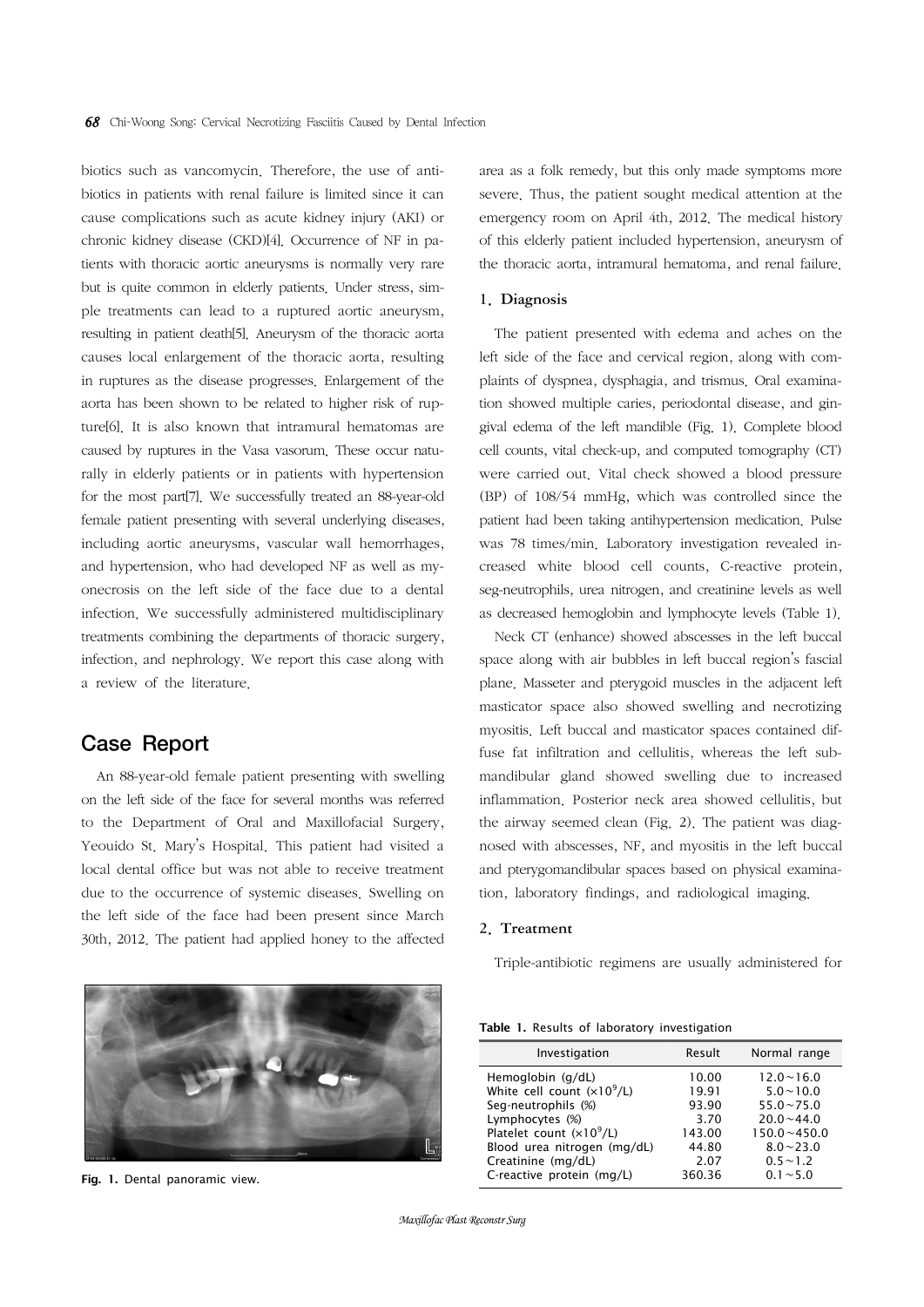

**Fig. 2.** Necrotizing fasciitis on left buccal region. (A) Axial view; (B) Coronal view.

**Table 2.** Bacterial culture and identification (pus)

| Staphylococcus aureus | <b>Identification</b> |  |
|-----------------------|-----------------------|--|
| Ciprofloxacin         | Sensitive             |  |
| Clindamycin           | Resistance            |  |
| Erythromycin          | Resistance            |  |
| Gentamycin            | Sensitive             |  |
| Penicillin            | Resistance            |  |
| Vancomycin            | Sensitive             |  |

the treatment of deep infections on the maxillofacial area. In the present case, amoxicillin/clavulanic acid, gentamycin, and metronidazole were administered before antimicrobial susceptibility tests. Many factors must be considered when applying antibiotics after surgical drainage. In general, antimicrobial susceptibility tests after separation of cariogenic bacilli are used to determine which types of antibiotics to use. In the present case, cultured pus from the patient contained Gram positive cocci, Gram positive bacilli, mid-grade Gram positive rod-shaped bacteria, and minor-grade S. aureus. These cariogenic bacilli were used in the antimicrobial susceptibility tests (Table 2). The patient was subjected to restrictions in usage of antibiotics due to renal failure. CT results from 2008 showed both shrinkage of both kidneys, and urinalysis revealed 2.07 mg/dL of creatinine, Cr-eGFR 24.06. This infection combined with the patient's use of nonsteroidal anti-inflammatory drugs and contrast medium increased the risk of developing AKI and CKD. Limited amounts of augmentin, metronidazole, and aminoglycoside were administered after careful consultation with the departments of infectious diseases and nephrology. The patient was given a combination of amoxicillin with clavulanic acid (0.6 g twice a day), gentamycin (160 mg every 48 hours), and metronidazole (500 mg three times a day). Augmentin and gentamycin were administered in a lose-dose regimen, whereas metronidazole was treated normally. After 7 days, metronidazole treatment was stopped. Pus culture confirmed the presence of MRSA. After consultation with the department of infectious diseases, the patient's antibiotic regimen was changed to vancomycin, and treatment with augmentin and gentamycin was stopped. The patient was given 1 g of

vancomycin intravenously everyday. Vancomycin has nephrotoxic effects, so its dosage was reduced by half.

Surgical drainage through an extraoral incision under general anesthesia was planned. However, the patient was at high risk for dramatic BP changes due a history of systemic diseases, potentially leading to aortic rupture and expiration during surgery under general anesthesia. In fact, the patient was designated as Class III in the American Society of Anesthesiologists classification system upon whole body assessment. In addition, the patient already showed symptoms of NF, thereby increasing the potential of dermolysis upon extraoral incision. As a result, surgical drainage through an intraoral incision under local anesthesia was carried out under the supervision of an anesthesiologist. Remifentanil was administered to relieve pain. Nicardipine was used to manage BP. During the operation, the patient's BP was 167/100. After surgery, the patient was admitted to the intensive care unit and was carefully followed-up by doctors from the departments of thoracic surgery, nephrology, infection, and ear, nose, throat. The patient experienced increased pain and was given pethidine. Vital signs were checked each hours, and the patient was put on an oxygenator.

Intraoral dressing was performed twice a day.  $SpO<sub>2</sub>$  lev-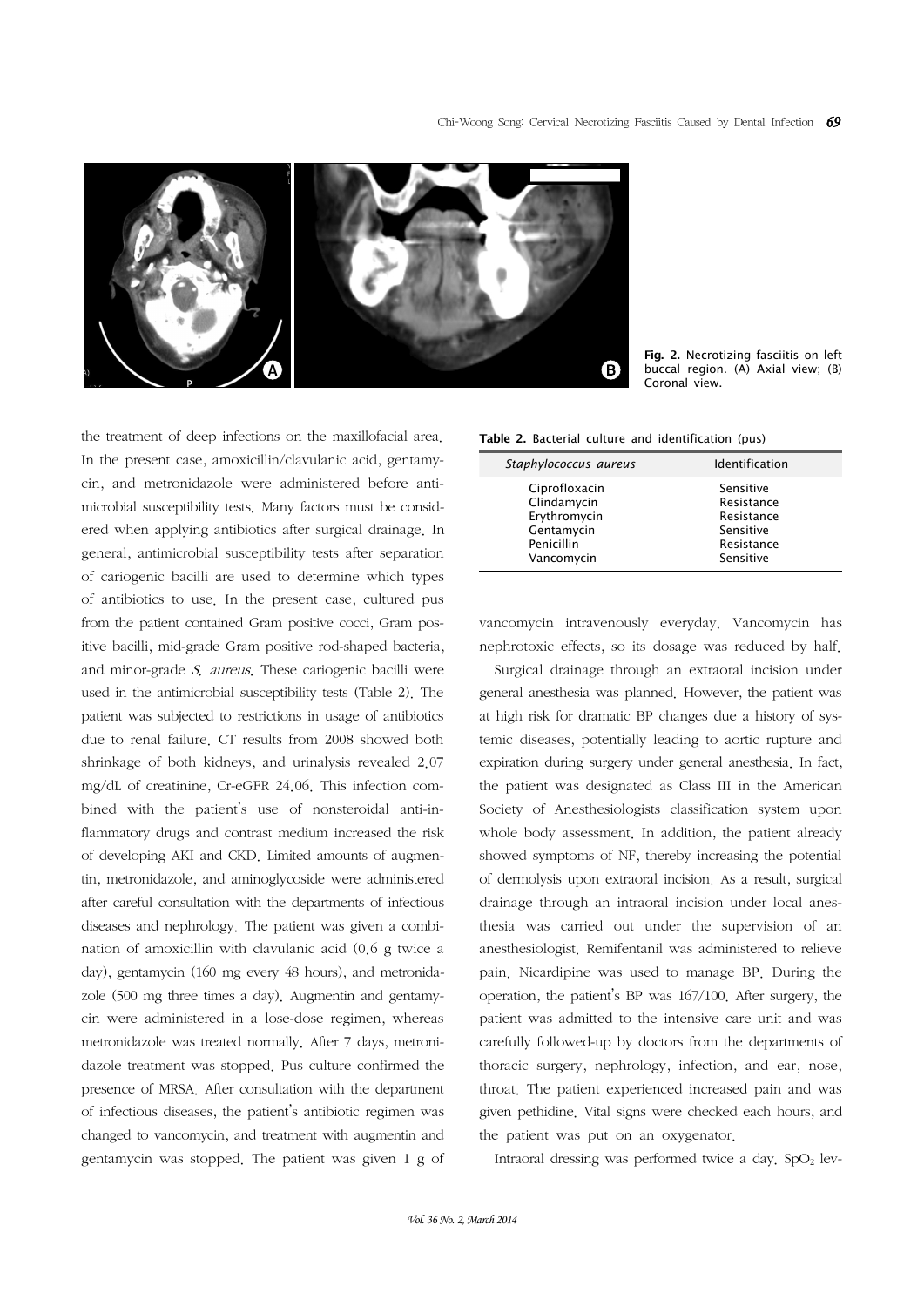els and BP were carefully monitored. During the procedure, pethidine was administered to control pain and reduce stress. So we pretended minimize the risk of heart damage. Since it was impossible to perform a CT scan through the contrast medium, CT was carried out without any medium. CT taken 2 days after surgery showed reduced abscess number in the left buccal region, and air spaces in the leftbuccal and masticator spaces were also reduced. Therefore, additional intraoral drainage was performed in the manner as the prior incision and drainage.

Continuous administration of antibiotics and intraoral dressing contributed to improvement of the patient's symptoms, and edema on the left side of the face gradually disappeared. Exactly 21 days after surgery, extractions of #24, 25, 26, 32, 34, 35, 36, and 37 were performed under intravenous sedation with propofol in order to remove the origin of infection. Extractions of #11, 21, and 22 were performed on May 7th, 2012 (33 days after surgery) while extractions of #15, 16, and 43 were performed on May 16th. On May 19th, 2012, most abscess pockets had disappeared and removal of the origin of infection had finished. As clinical conditions were favorable, the patient was discharged from the hospital.

### **Discussion**

NF was first described in 1848. Wilson introduced the term NF in 1952 and found no specific pathologic bacteria related to the disease[8]. NF is a destructive and potentially fatal soft tissue infection characterized by extensive necrosis and gas formation in subcutaneous tissues and fascia, with serious involvement of the muscles, vessels, nerves, and fat. However, in the maxillofacial region, NF is less common. The process is often the result of a dental infection supported by aerobic and anaerobic bacteria[9]. A patient will suffer fever, chills, tachycardia, malaise, altered levels of consciousness, and toxic appearance. There are two types of NF: type I, mixed infection of anaerobes plus facultative species such as Streptococci or Enterobacteriaceae; and type II, infection with group A Streptococci[1]. In this case, the patient was classified as having type I NF based on pus culture. The mortality rate of patients with NF varies significantly from 10% to 40%, and figures as high as 80% have been reported when early surgical or medical intervention is not available[10]. Due to the rarity of the disease, diagnosis and treatment are often delayed, which may result in a fatal outcome due to respiratory problems or systemic complications[9]. Early recognition of this life-threatening disease is crucial in the initiation of successful treatment. Aggressive surgical intervention, intravenous wide-spectrum antibiotics, and supportive therapy are the most accepted treatment modalities for the successful management of NF[8-10].

Complication factors such as advanced age and DM facilitate the progression of infections to deeper structures. The mortality rate of NF is dependent upon these complication factors[11]. DM is the most common underlying disease behind NF progression, and it alone accounted for 46% to 72% of NF cases in a previous study[12]. Specifically, DM presents in 32% to 66% of all NF cases as well as adversely affects the intracellular oxidative destruction of pathogens, neutrophil adhesion, chemotaxis, and cellular immunity[13]. Advanced age has long been implicated in increased mortality in patients with NF, and most studies agree that patients older than 50 years of age are at increased risk of death[14]. Renal failure, which is known to predispose individuals to invasive streptococcal infections, is also associated with alteration of the immune system[15]. Before any operation, all NF patients undergo aggressive fluid resuscitation and are treated with parenteral broad-spectrum antimicrobial agents according to renal status[11]. One of the most fearful side effects of antibiotics is nephrotoxicity, such as AKI or CKD. It is estimated that acute renal failure is associated with mortality rates exceeding 50% in critically ill patients[4]. Streptococcal toxic shock syndrome is another severe complication factor that is strongly associated with mortality[16]. The overall mortality rate of S. aureus-induced NF is 33%, whereas the mortality rate of MRSA-induced NF can reach up to 50%. Vancomycin or teicoplanin is often administered in MRSA-induced NF cases[3]. Additionally, complication factors include cardiovascular diseases, obesity, liver cirrhosis, and hypertension[17].

However, mortality rates of older patients with systemic diseases can be reduced by appropriate treatment modalities resulting from progress in modern technology and medicine. Especially, oral and maxillofacial surgeons in general hospitals receive many geriatric patients from other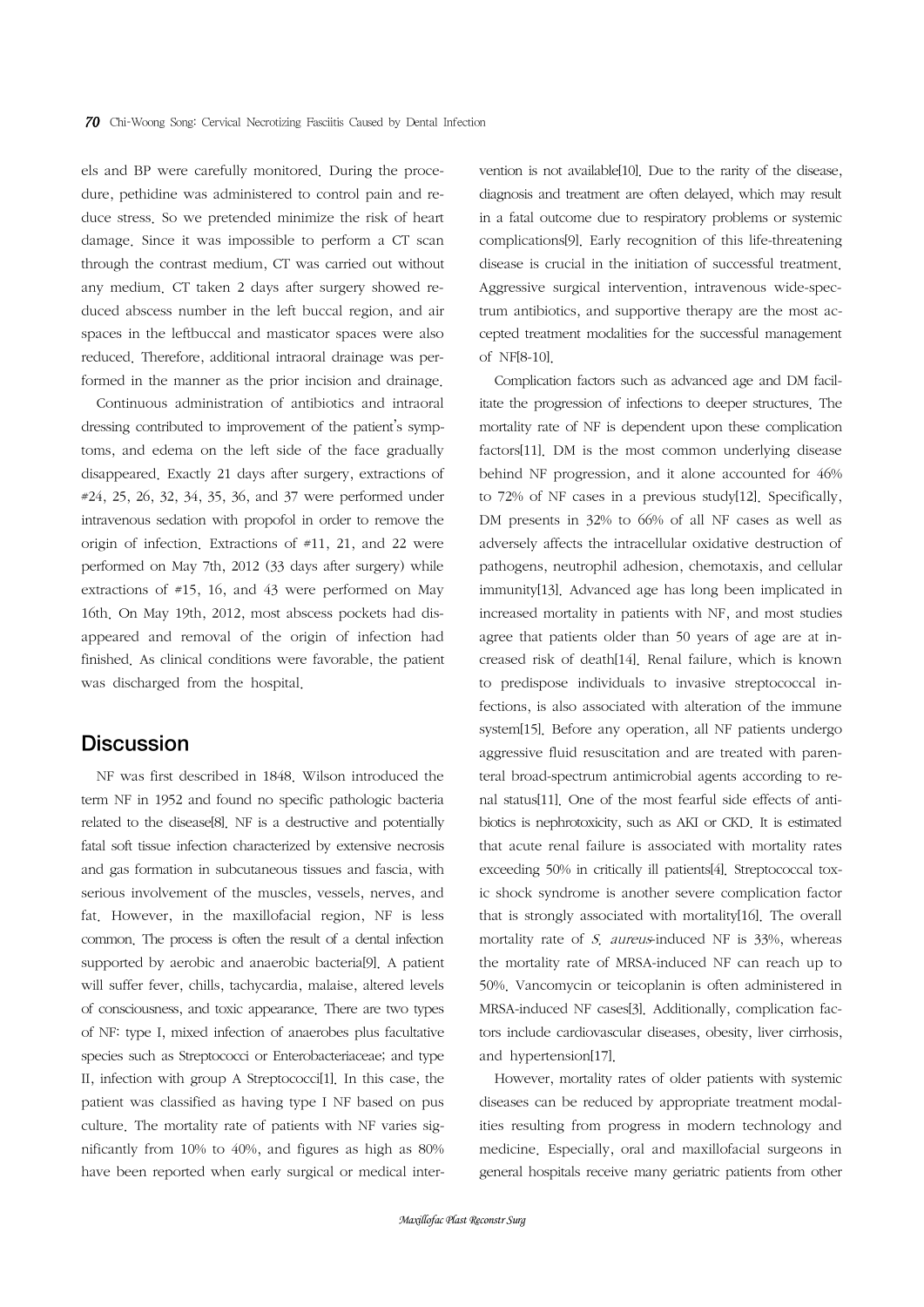departments after their cavities and periodontitis worsen due to dental infection. Therefore, when treating dental patients with systemic diseases, it is important to consider any latent problems or possible complications as well as work closely with other physicians in related departments.

A thoracic aortic aneurysm causes local enlargement of the thoracic aorta, and it is classified as ascending, aortic arch, or descending based on the occurring region. Further, it is reported to be caused by hypertension. An ascending aortic aneurysm can cause superior vena cava syndrome due to pressure on the superior vena cava or compression necrosis on the breastbone and adjacent rib due to pressure on the posterior region of the breastbone. Aortic aneurysm worsens as time progresses and eventually leads to rupture. This is the most common cause of death in patients with a thoracic aortic aneurysm. The most important predictive factor of rupture is the size of aorta at the time of diagnosis. If the aortic diameter is larger than 6 cm, surgery is recommended since there is increased risk of rupture[5,6]. Other factors include hypertension, Marfan syndrome, trauma, and atherosclerosis[18]. Most aortic aneurysm patients also have hypertension, and it is important to maintain patient BP below 120/80 mmHg in order to prevent disease progress and aortic rupture[19]. Intramural hematomas are caused by rupture of the Vasa vasorum. This occurs naturally in elderly patients or in patients with hypertension, and immediate surgical intervention is usually unnecessary[7]. Such patients with systemic diseases are at a higher risk of aortic rupture when tension is applied to certain areas under general anesthesia. In addition, those with hypertension can experience increases in BP due to tension as well as pain following surgical procedures, leading to possible rupture[20]. Although NF in patients with thoracic aortic aneurysms is rare, pain or aortic aneurysms leading to death can occur.

Despite widespread edema, facial space abscesses, and NF on the left facial area, we were unable to administer aggressive treatment due to the patient's old age and presence of systemic diseases such as thoracic aortic aneurysm. We were only able to perform surgical drainage through an intraoral incision under local anesthesia. Pethidine was administered 30 minutes before dressing. Analgesics can lower the risk of aortic rupture. During dressing,  $SpO<sub>2</sub>$ and BP levels were carefully monitored.

Another limitation was the inability to use antibiotics due to the patient's renal failure and MRSA infection. We consulted with physicians in the departments of infectious diseases and nephrology. Antibiotic therapy using adjusted doses of vancomycin was performed, which prevented severe complications. The patient also did not have DM, a potential complication factor that prevents healing. Thus, the patient was properly diagnosed, treated with an interdisciplinary modality, cured, and discharged.

### References

- 1. Yadav S, Verma A, Sachdeva A. Facial necrotizing fasciitis from an odontogenic infection. Oral Surg Oral Med Oral Pathol Oral Radiol 2012;113:e1-4.
- 2. Panda NK, Simhadri S, Sridhara SR. Cervicofacial necrotizing fasciitis: can we expect a favourable outcome? J Laryngol Otol 2004;118:771-7.
- 3. Cheng NC, Wang JT, Chang SC, Tai HC, Tang YB. Necrotizing fasciitis caused by Staphylococcus aureus: the emergence of methicillin-resistant strains. Ann Plast Surg 2011;67:632-6.
- 4. França MS, Lima SS, Duclou CN, Goulart EM, Romanelli RM. Antimicrobials and renal failure in neutropenic patients. Braz J Infect Dis 2013;17:487-90.
- 5. Fossaceca R, Guzzardi G, Cerini P, et al. Endovascular treatment of thoracic aortic aneurysm: a single-center experience. Ann Vasc Surg 2013;27:1020-8.
- 6. Azadani AN, Chitsaz S, Mannion A, et al. Biomechanical properties of human ascending thoracic aortic aneurysms. Ann Thorac Surg 2013;96:50-8.
- 7. Kruse MJ, Johnson PT, Fishman EK, Zimmerman SL. Aortic intramural hematoma: review of high-risk imaging features. J Cardiovasc Comput Tomogr 2013;7:267-72.
- 8. Tung-Yiu W, Jehn-Shyun H, Ching-Hung C, Hung-An C. Cervical necrotizing fasciitis of odontogenic origin: a report of 11 cases. J Oral Maxillofac Surg 2000;58:1347-52.
- 9. Cutilli T, Cargini P, Placidi D, Corbacelli A. Necrotizing fasciitis of the maxillofacial region caused by dental infection. A case report and review. Minerva Stomatol 2007;56:469-76.
- 10. Dhaif G, Al-Saati A, Ashoor BM. Management dilemma of cervicofacial necrotizing fasciitis. J Bahrain Med Soc 2009;21: 223-7.
- 11. Oncul O, Erenoglu C, Top C, et al. Necrotizing fasciitis: a life-threatening clinical disorder in uncontrolled type 2 diabetic patients. Diabetes Res Clin Pract 2008;80:218-23.
- 12. Wong CH, Chang HC, Pasupathy S, Khin LW, Tan JL, Low CO. Necrotizing fasciitis: clinical presentation, microbiology, and determinants of mortality. J Bone Joint Surg Am 2003; 85:1454-60.
- 13. Rajbhandari SM, Wilson RM. Unusual infections in diabetes. Diabetes Res Clin Pract 1998;39:123-8.
- 14. Golger A, Ching S, Goldsmith CH, Pennie RA, Bain JR. Mortality in patients with necrotizing fasciitis. Plast Reconstr Surg 2007;119:1803-7.